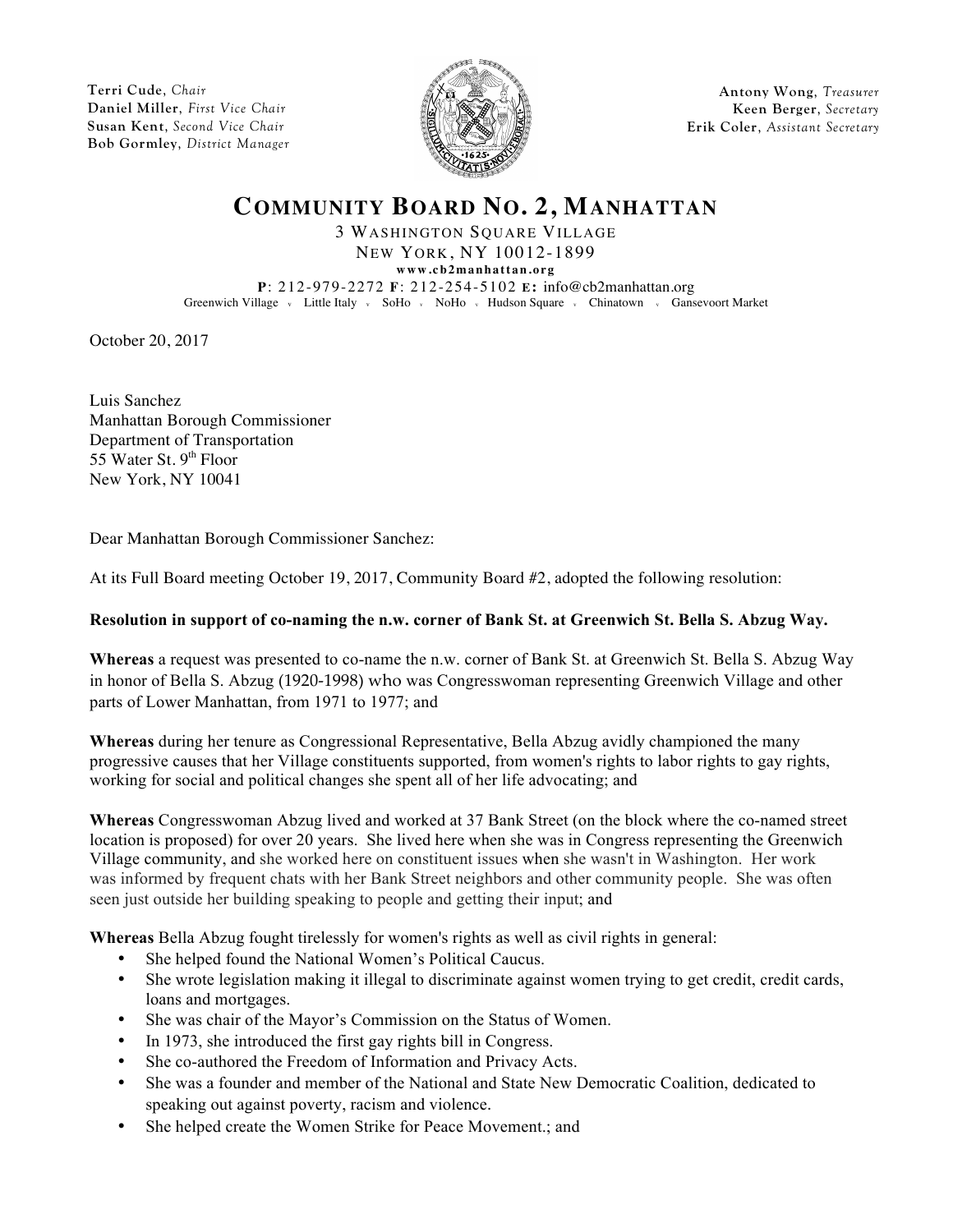**Whereas** in keeping with her lifelong concern for women's rights and right to work, Abzug established one of the first Day Care Centers, at the Duplex on Christopher St. and 7th Avenue S. where she opened an office when she first ran for Congress in 1970; and

**Whereas** a petition supporting the co-naming of the n.w. corner of Bank St. at Greenwich St. Bella S. Abzug Way was submitted with 200 signatures, almost all from within the immediate few blocks, and the rest from the surrounding CB2 Manhattan community; and

**Whereas** the proposal for co-naming the n.w. corner of Bank St. at Greenwich St. Bella S. Abzug Way meets the requirements of Manhattan CB2's *Street Co-Naming Guidelines;*

**Therefore be it resolved** that Community Board 2, Manhattan (CB2) supports remembering Bella Abzug by co-naming the n.w. corner of Bank St. at Greenwich St. Bella S. Abzug Way.

**Vote:** Unanimous, with 42 Board Members in favor.

Please advise us of any decision or action taken in response to this resolution.

Sincerely,

Teni Cude Shirley Secundar<br>Terri Cude, Chair Shirley Secunda, Chair

TC/EM

 c: Hon. Jerrold L. Nadler, Congressman Hon. Brad Hoylman, NY State Senator Hon. Deborah J. Glick, Assembly Member Hon. Gale Brewer, Man. Borough President Hon. Corey Johnson, Council Member

Community Board #2, Manhattan Traffic & Transportation Committee Community Board #2, Manhattan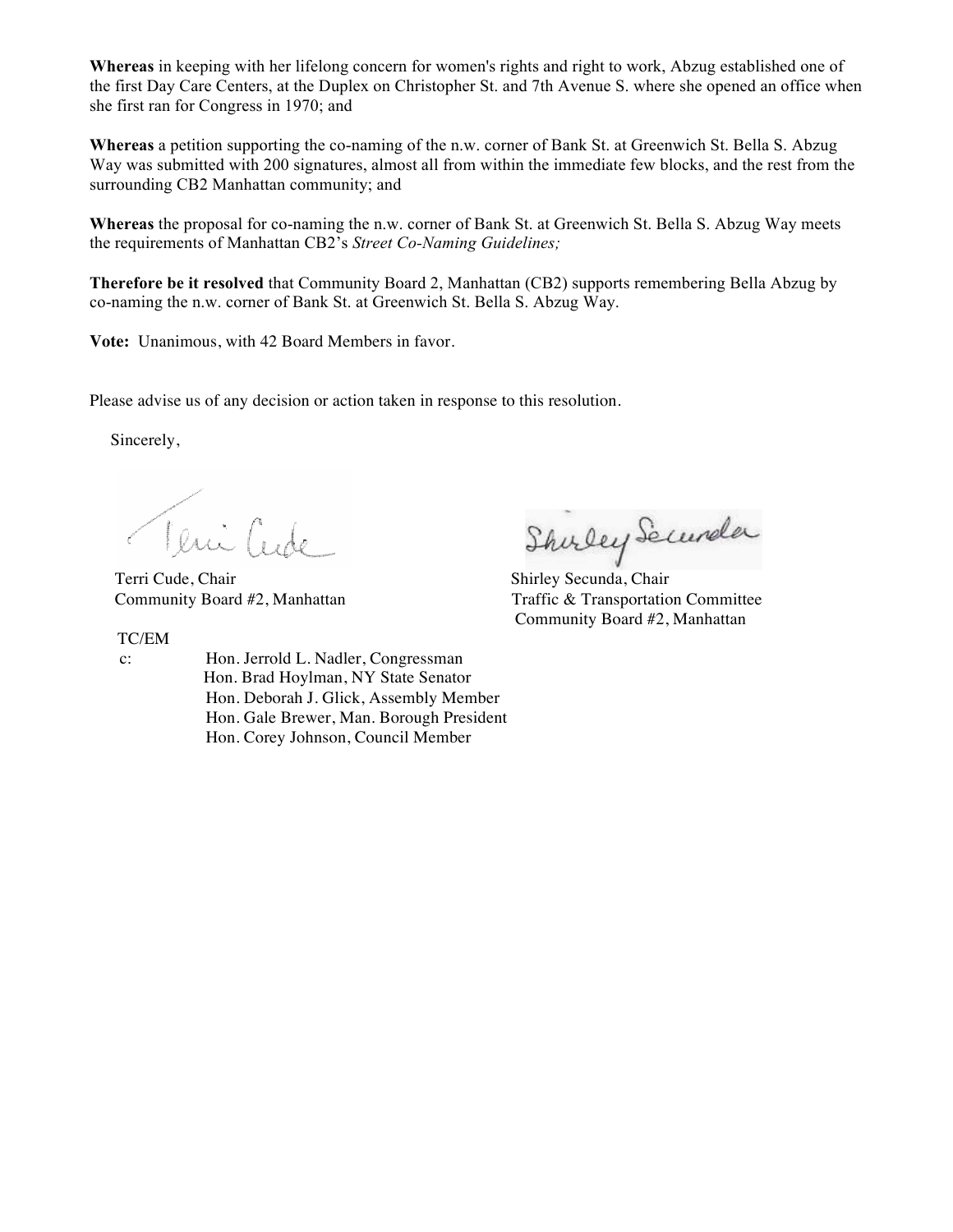**Terri Cude**, *Chair* **Daniel Miller**, *First Vice Chair* **Susan Kent**, *Second Vice Chair* **Bob Gormley**, *District Manager*



**Antony Wong**, *Treasurer* **Keen Berger**, *Secretary* **Erik Coler**, *Assistant Secretary*

## **COMMUNITY BOARD NO. 2, MANHATTAN**

3 WASHINGTON SQUARE VILLAGE NEW YORK, NY 10012-1899

**www.cb2manhattan.org**

**P**: 212-979-2272 **F**: 212-254-5102 **E:** info@cb2manhattan.org Greenwich Village v Little Italy v SoHo v NoHo v Hudson Square v Chinatown v Gansevoort Market

October 20, 2017

Luis Sanchez Manhattan Borough Commissioner Department of Transportation 55 Water St.  $9<sup>th</sup>$  Floor New York, NY 10041

Dear Manhattan Borough Commissioner Sanchez:

At its Full Board meeting October 19, 2017, Community Board #2, adopted the following resolution:

## **Resolution in support of Hudson Square Streetscape Improvements Project.**

**Whereas** the Hudson Square Connection (HSC) Business Improvement District (BID) presented an update with more detailed design than previously (although not yet final) on its Hudson St. Streetscape Improvements plan, which the HSC BID has been working on, getting feedback and modifying accordingly as part of its Hudson Sq. Master Plan; and

**Whereas** this Streetscape Improvements plan is being done by the HSC BID in partnership with the Economic Development Corp. (EDC) and the NYC Dept. of Transportation (DOT), 1/2 paid by the HSC BID and 1/2 by City funds, and AKRF is the design engineer. The HSC BID will maintain the improvements; and

**Whereas** the goals of this project are to achieve a balance of transportation modes, balance greening with a vibrant commercial street, continuation of street character from the Village south, have a distinctive look and feel for Hudson Sq., and capture usable open space on sidewalks; and

**Whereas** the boundaries of this project are on Hudson St. from Houston to Canal St., with focus on the west side of Hudson and widening the sidewalks there to allow for new improved design elements and public amenities; and

**Whereas** the plan includes:

- A continuing band of greenery, including newly planted trees along with already existing trees and pocket gardens
- Social seating
- Mid block access for drop-off-pickup
- Permeable pavers allowing water to absorb underground; 250 trees capturing rainwater
- Opportunities for sidewalk cafes